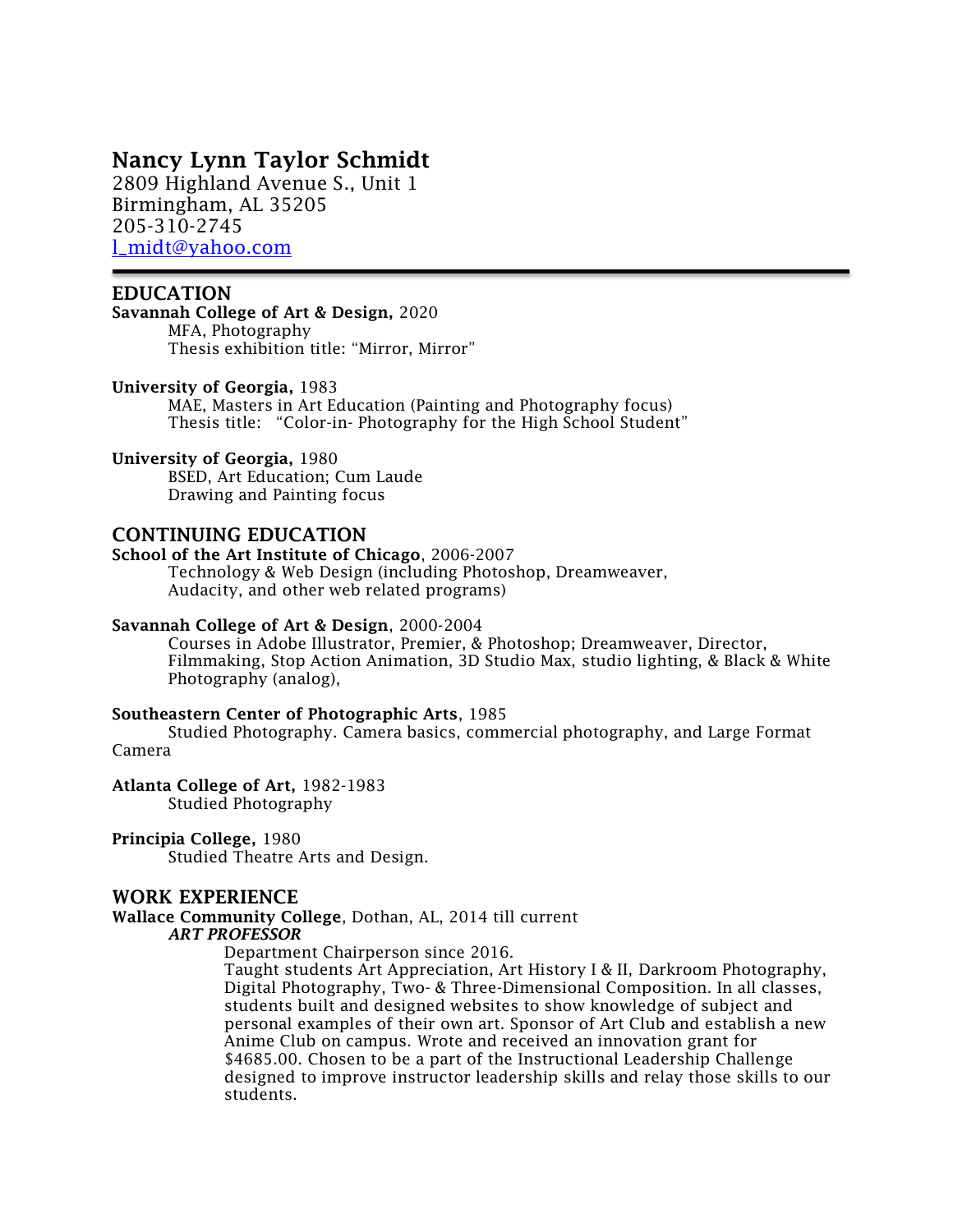# Shelton State Community College, Tuscaloosa, AL 2010 to 2014

## *ADJUNCT ART PROFESSOR*

Taught students Drawing 1, Drawing 2, Painting 1,Painting 2, Design Drawing, Basic & Ad Design, Digital Photography, Imaging (Computer Graphics), Creative Illustration, Modern Ad Design, Layout and Design, Principles of Design, Special Topics, and Art Appreciation in a studio environment.

#### Southern Junior College; Huntsville, AL; 1986 -1987 *ADJUNCT ART TEACHER*

Taught Interior Design courses: Art and Design, Perspective, Rendering, and Art History. Organized, classified, and documented Art History slide library

University of Alabama in Huntsville; Continuing Education Department; Huntsville, AL; 1985-1987

## *CONTINUING ART EDUCATION TEACHER*

Designed and taught a variety of classes to adults including: Painting, Stained Glass, Drawing, and others.

# MAJOR TEACHING AREAS

Drawing Painting Photography (Darkroom & Digital) Graphic Design Art Appreciation Art History

# COMMISSIONED WORK

Johnson Center, Troy State University, Troy, AL 2012 Bibb Graves Building, Troy State University, Troy, AL 2011 Confucius Center, Troy State University, Troy, AL 2011 Crompton Bowl Mural, Montgomery, AL 2011 Mountain Brook BOED, Birmingham, AL 2009 Christian Science Church, Decatur, GA 1982

# SOLO ART EXHIBITIONS

*Mirror, Mirror,* solo exhibit, Wallace Community College Fine Arts Gallery, February – April 2020 *Healthy Foods,* solo exhibit, Wallace Community College Fine Arts Gallery, June – July 2016 *Lepidoptera*, solo exhibit, KFMG, January – April 2013 *Self-portraits,* solo exhibit, KFMG June – August 2014

# GROUP/ JURIED EXHIBITIONS

*Regional Art Show*, Ozark, AL August-October 2021 *FotoFest Meeting Place 2020,* March 2020 Wiregrass Museum of Art *Caring for the Wiregrass through Art,* February 2020 *PhotoNola,* December 2019 Savannah College of Art & Design *Open House Exhibition,* Fall, 2015 Wallace Community College, Dothan, AL, *Faculty Show*, Jan. – April 2016 *Regions Bank Art Show*, Montgomery, AL September-October 2015 *Regional Art Show*, Ozark, AL August-October 2015 *Montgomery Museum of Art*, Montgomery Art Guild Museum Exhibition, June - August 2015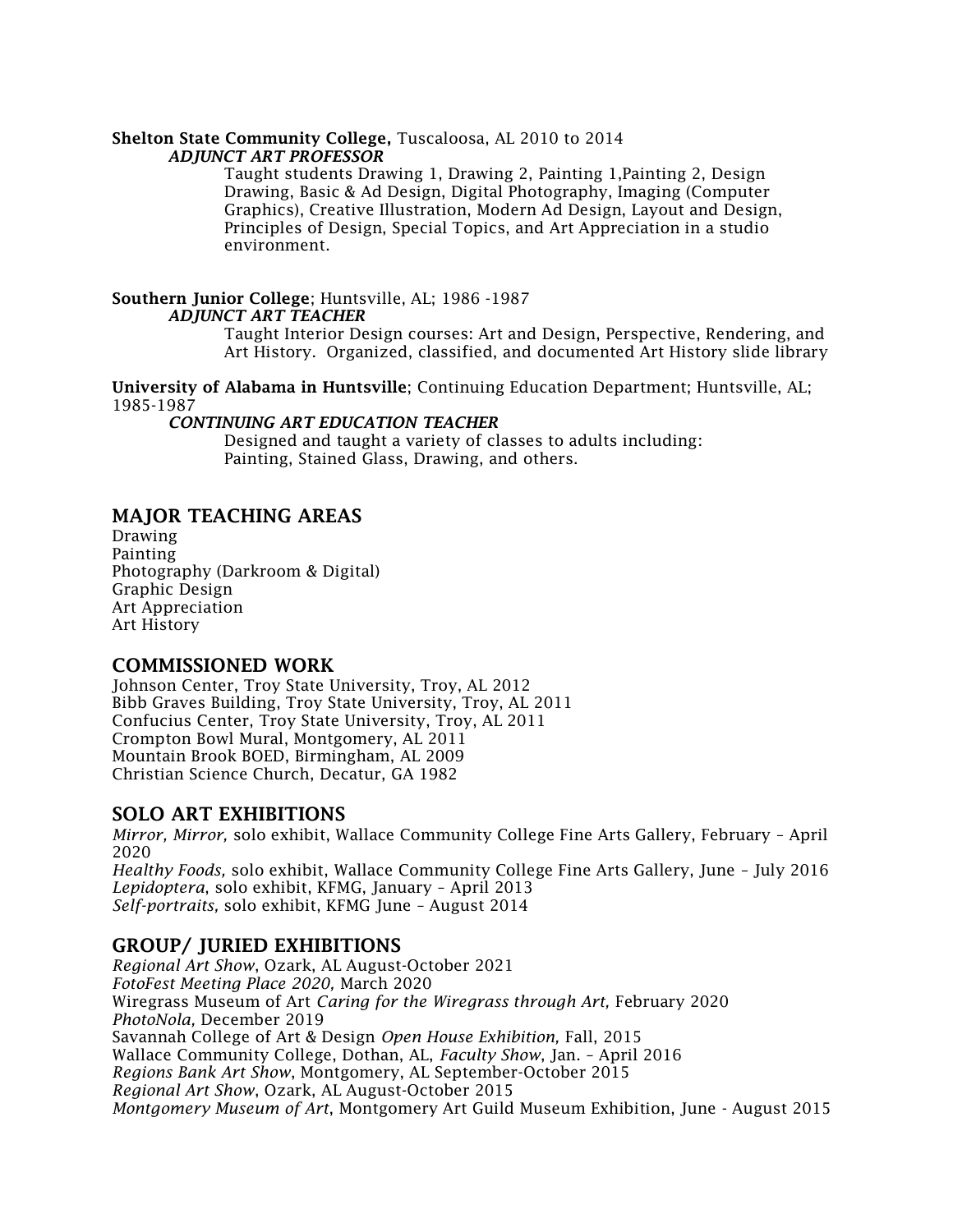Art Membership Show, Ozark, AL March 6<sup>th</sup>

*Art Impact*, Wetumpka, AL January 15<sup>th</sup> through April 20<sup>th</sup>

*Black & White Show* Ozark, AL January 17<sup>th</sup> through March 7

*I Love Columbus,* Columbus, GA 2014

*Man's Best Friend*, Laguna Beach, CA 2014

*River Road Show*; Baton Rouge, LA. *Virginia* 2013

Regions Bank Show 2013, "*Winnie"* "*A Lady Always Wears Gloves",* August – September 2013.

Alabama Civil Rights Museum, Montgomery, AL 2013 "*All Men Are Created Equal"* Selma Artist guild Show, 2013, "*Chris", "Kris' Neckline", "Use Your Brain"*

Columbus Artist Guild, Winter Show 2013, "*Kit"*

Kelly Fitzpatrick Memorial Gallery, Wetumpka, AL,

*Genius Loci* exhibition July 5-September 27, 2013;

*What a Wonderful World* exhibition, April 15- June 27, 2013;

*Serving Up the South* exhibition, 2012

Energen Art Show, Birmingham, AL 2012

Double Exposure Photography Exhibit, Tuscaloosa Council of Arts, 2004 – 2010, 2012, 2013, 2014

West Alabama Juried Show, Tuscaloosa Arts Council, 2005, 2009

Shelby County Arts Council Annual Juried Show, 2011,

Savannah School of Art and Design Teacher's Exhibit, 2000-2004

Member of the National Association of Art Educators; 1978-1986, 1990-present

NCAEA Exhibit, Swath Gallery, "Those who can do"; 1992-1995

Decorator's Show House, "Girl's Bedroom"; Huntsville, AL, 1987

Southeastern Center of Photographic Arts Show; 1985-1986

DeKalb County "Mardi Gras" Art Show; Atlanta, GA, 1985

# INVITATIONAL EXHIBITIONS

Dinah Washington Cultural Arts Center, *Anagama,* Tuscaloosa, AL January 2014 Calera, AL Public Library Gallery, *Must Love Dogs, Abbreviated;* January – April 2014 Kelly Fitzpatrick Memorial Gallery, Wetumpka, AL

*Impressions: The Anagama in Fire & Film,* a collaborative work with Alexander Schmidt

I Have a Dream exhibition 2014 Tiffin, Ohio, *All Men Are Created Equal* Gadsden Museum of Art, Gadsden, AL 2012, Alabama's Finest Art Show, Paint the Town Red, Birmingham, AL, 2011,

Collaboration with Birmingham Sculpture Society with animation,

"Driving Dangerously". 2011, animation, "Hey Steve…",

2012, animation, "Lady Bird"

Piedmont Park Arts Festival, "30 x 30 Show"; Atlanta GA, 1985

Decorator's Show House, "Girl's Bedroom"; Huntsville, AL, 1987

Southeastern Center of Photographic Arts Show; 1985-1986

"Women in Photography - The Southern Image"; Huntsville, AL, 1985

# EDUCATIONAL RECOGNITIONS

BOC Shelton State Community College Award, Tuscaloosa, AL 2012, 2013 Alabama Community College System Award of Excellence, 2012 Chancellor's Art Exhibition Alabama State Board for Scholastic Art & Writing Awards, 2004- current AAEA Board of Directors, Technology Chairman, 2009-2012

Secondary Art Education Chairman, 2007- 2009,

National Art Honor Society Chairman 2004-2007

AAEA President's Award of Excellence, 2008

AAEA District Art Educator of the Year Award, Birmingham, AL, 2007

AAEA 2007 Leadership Award, Birmingham, AL, 2007

AAEA Fall Conference, Workshop Chairman, Birmingham, AL, 2007